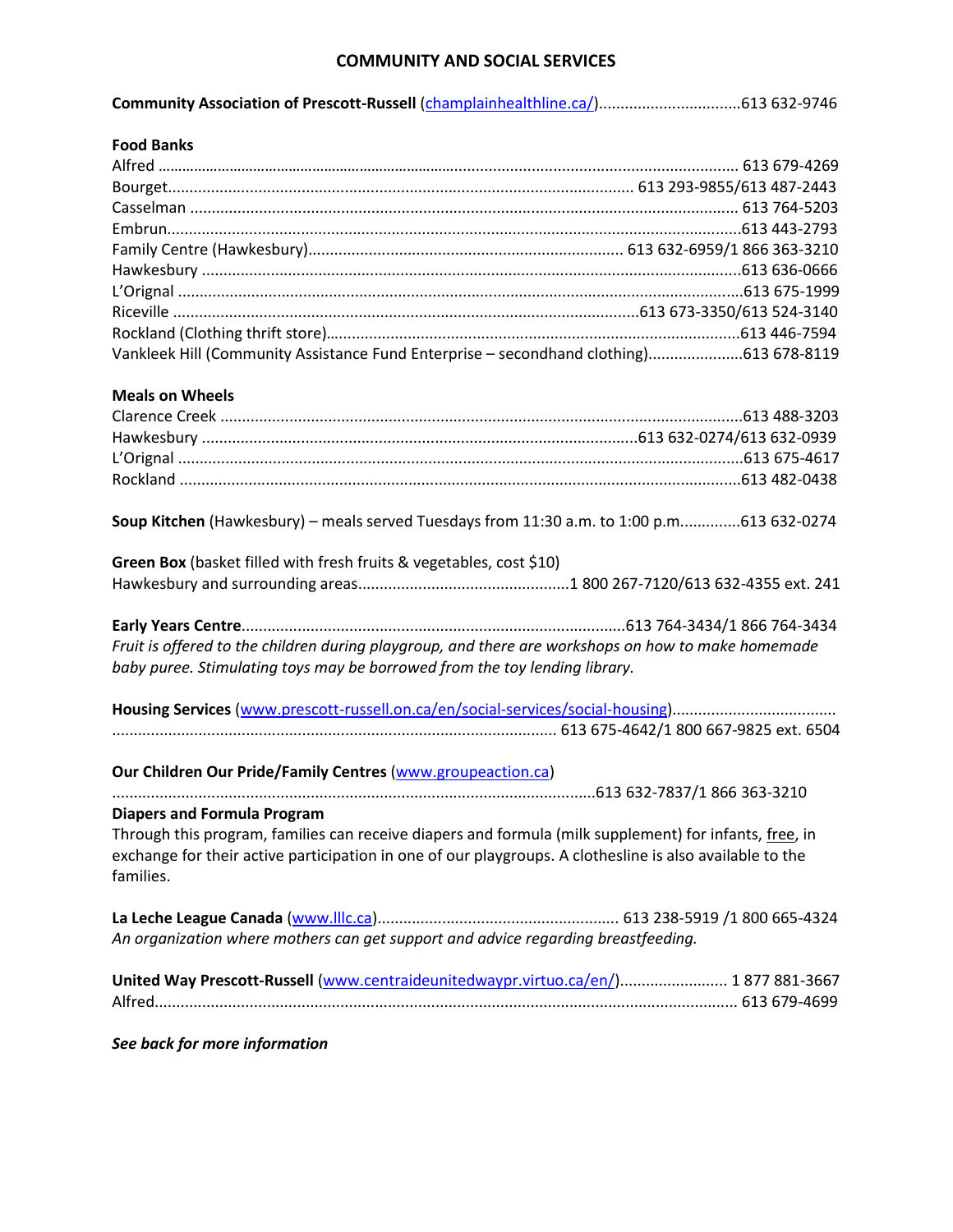## **COMMUNITY AND SOCIAL SERVICES**

| Valoris for children and adults of Prescott-Russell (www.valorispr.ca)613 673-5148/1 800 675-6168 |  |
|---------------------------------------------------------------------------------------------------|--|
|                                                                                                   |  |
|                                                                                                   |  |

*Communities That Care (CTC) is a community initiative, launched in the Casselman, Clarence-Rockland, and Hawkesbury regions, that uses community mobilization to reduce risk factors and increase protective factors in the community.*

*Volunteering: We are constantly searching for community actors who will help us accomplish our Mission "To be of service to vulnerable persons in Prescott-Russell by supporting them within their families and community so that they daily experience a good life".*

*Well-being for children, child protection: Our mandate is to protect children from neglect and abuse, to promote their development, and to assist families in providing experiences and living conditions that promote their development and that of their children.*

#### **Prescott and Russell Community Services**

#### **Prescott East**

| Hawkesbury, L'Orignal, Chute-à-Blondeau, Vankleek Hill, St-Eugène, Ste-Anne-de-Prescott       |
|-----------------------------------------------------------------------------------------------|
| <b>Russell North</b>                                                                          |
| Rockland, Clarence Creek, Wendover, St-Pascal, Hammond, Bourget, Curran  613 488-3203         |
|                                                                                               |
|                                                                                               |
| <b>Russell South</b>                                                                          |
| Embrun, Limoges, Russell, Casselman, St-Albert, Marionville 613 538-4890/1 888 393-3323       |
|                                                                                               |
| <b>Prescott West</b>                                                                          |
| St-Bernardin, Lefaivre, Plantagenet, Alfred, Fournier, St-Isidore 613 678-2332/1 888 414-4494 |
|                                                                                               |
|                                                                                               |

*Additional information can be obtained by visiting their website at [www.servcompr.com](http://www.servcompr.com/)*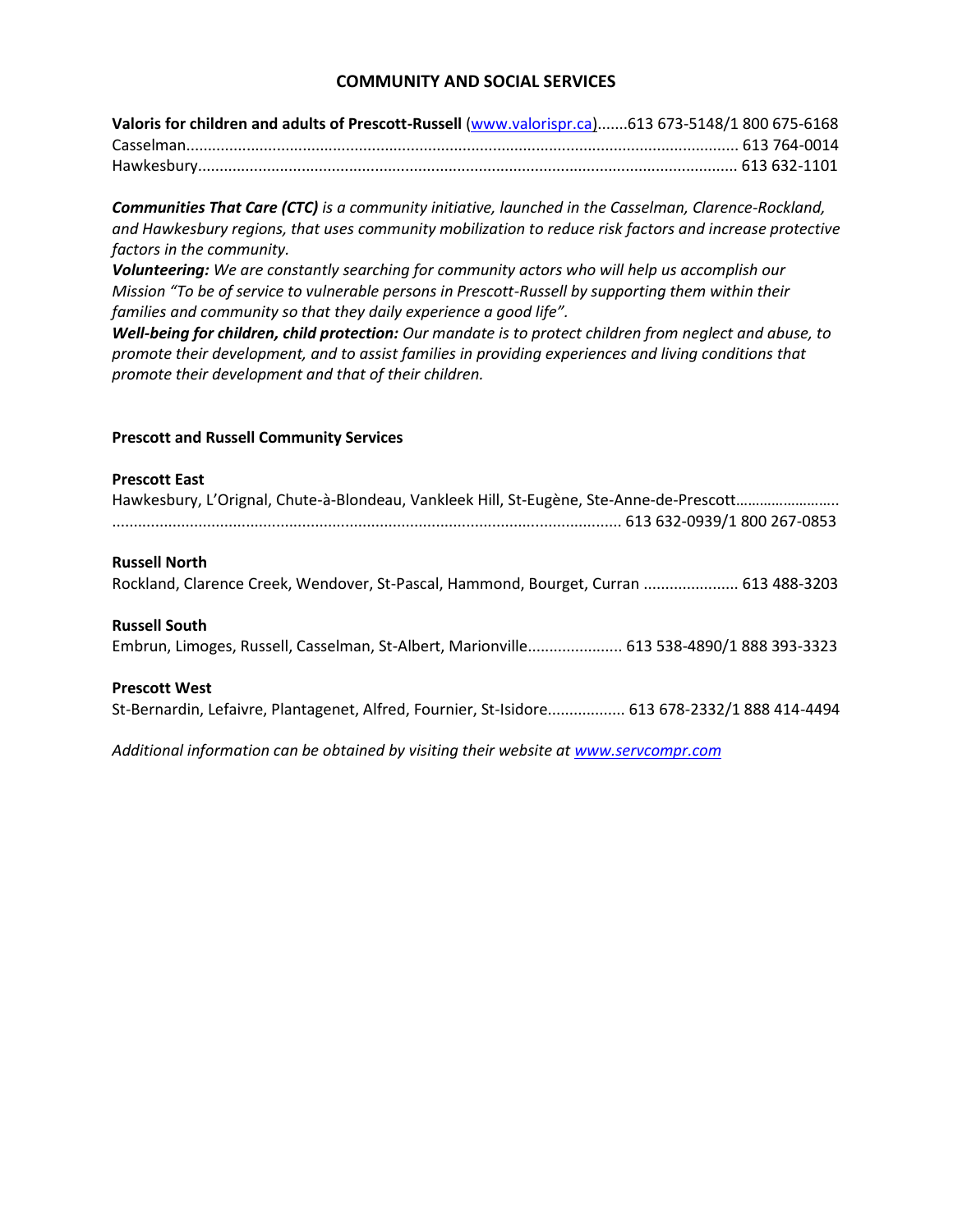## **CHILDREN WITH SPECIAL NEEDS**

**Blind-Low Vision Early Intervention** ............................................................ 613 688-3979/1 866 432-7447 *Early Intervention Services for children who are blind or have low vision.* 

**Canadian National Institute for the Blind** [\(www.inca.ca\)](http://www.inca.ca/)...................................................... 613 936-2300 *A comprehensive program of direct services, information resources, parent, peer support, and advocacy training for children with vision loss and their families.* 

#### **Infant Hearing Program**

*Communication Development Services and Family Support to children already identified with a permanent hearing loss.*

*Additional information can be obtained by visiting their website at [www.pqhc.com](http://www.pqhc.com/)*

**Integration Services** [\(www.prescott-russell.on.ca/en/social-services/child-care-services](http://www.prescott-russell.on.ca/en/social-services/child-care-services)*)* 

.......................................................................................................................613 764-3434/1 866 764-3434 *Our mandate is to provide support to day care centres and home child care licensed agencies integrating children with special needs.*

**Autism Ontario (formerly Autism Society Ontario)** [\(www.autismontario.com\)](http://www.autismontario.com/) ………...........416-246-9592 *The leading source of information and referral on autism and one of the largest collective voices representing the autism community. Members are connected through a volunteer network of Chapters throughout the Province of Ontario.*

|--|--|--|

**Autism Program of Eastern Ontario** ............................................................ 613 745-5963/1 877 542-2294 *The Autism Program of the Children's Hospital of Eastern Ontario offers an array of services such as an Intensive Behavioural Intervention Program (IBI), and ASD School Support Program, as well as a program offering services and support to children and youth diagnosed with an Autism Spectrum Disorder, based on Applied Behaviour Analysis (ABA).*

*Additional information can be obtained by visiting their website at www.cheo.on.ca*

**Ottawa Children's Treatment Centre** (www.octc.ca).................................. 613 932-2327/1 800 565-4839 *Provide specialized care for children with multiple physical, developmental, and associated behavioural needs.*

**Valoris for Children and Adults of Prescott-Russell** [\(www.valorispr.ca\)](http://www.valorispr.ca/) ….. 613 673-5148/1 800 675-6168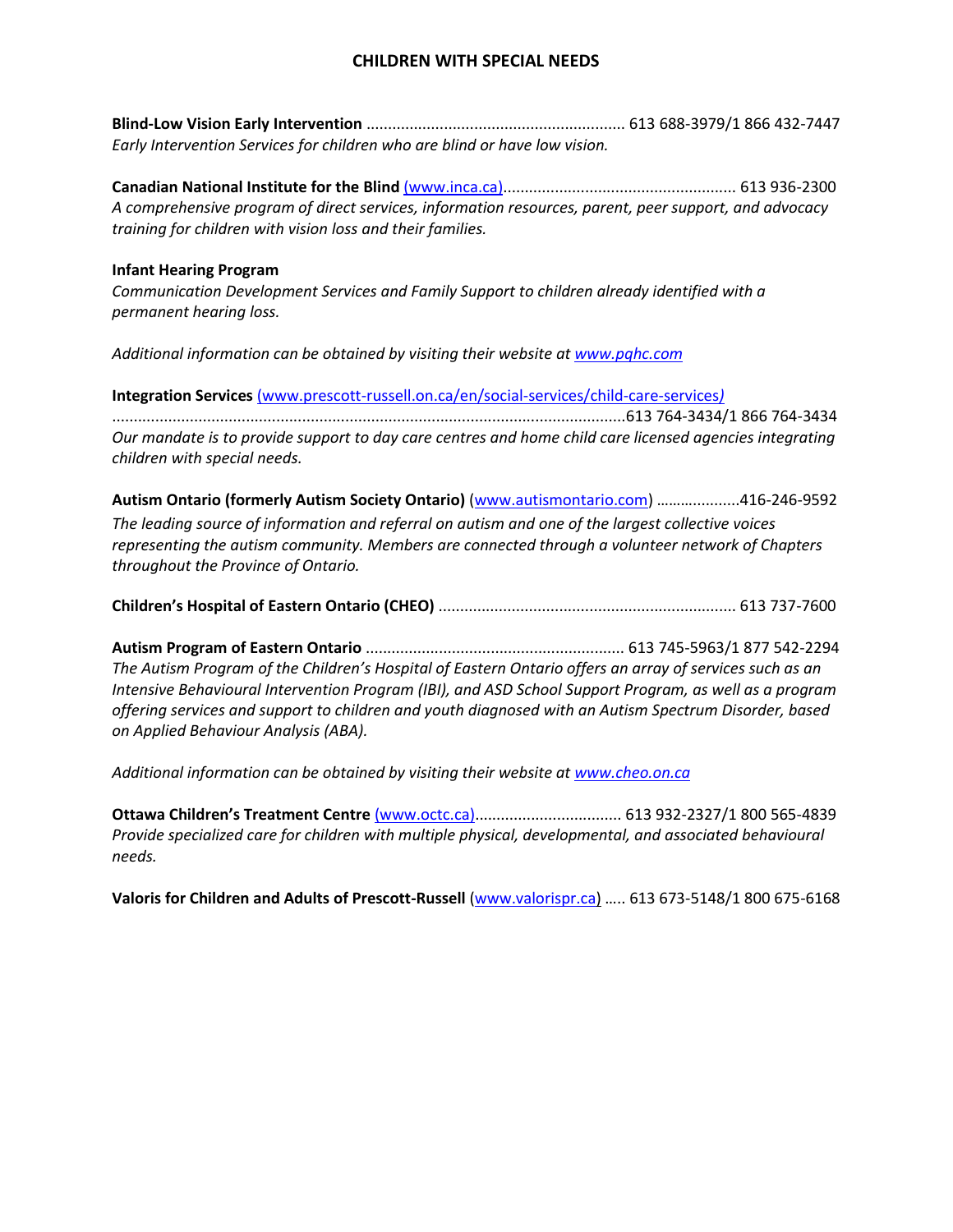### **PHYSICAL AND MENTAL HEALTH**

#### **Hospitals**

#### **Addiction & Mental Health Services**

| Addiction Services of Eastern Ontario (aseo-steo.org/en/) 613 936-9236/1 800 272-1937 |  |
|---------------------------------------------------------------------------------------|--|
|                                                                                       |  |
|                                                                                       |  |
|                                                                                       |  |
|                                                                                       |  |
|                                                                                       |  |
|                                                                                       |  |
|                                                                                       |  |
|                                                                                       |  |
|                                                                                       |  |
|                                                                                       |  |
|                                                                                       |  |

| Centre de santé communautaire de l'Estrie (www.cscestrie.on.ca) |  |
|-----------------------------------------------------------------|--|
|                                                                 |  |
|                                                                 |  |

| Centre Novas - CALACS francophone de Prescott-Russell (www.centrenovas.ca)         |  |  |
|------------------------------------------------------------------------------------|--|--|
|                                                                                    |  |  |
| For Francophone victims/survivors of sexual assault aged 16 years and over.        |  |  |
| Francophone helpline (Fem'aide) - Web Site: www.femaide.ca; Email: info@femaide.ca |  |  |
| (Helpline available 24 hours per day, 7 days a week)                               |  |  |
| For services in English or other languages, call:                                  |  |  |
|                                                                                    |  |  |
|                                                                                    |  |  |
|                                                                                    |  |  |

**Champlain Community Care Access Centre** (www.ccacjobs.ca/en/index.html)..................1 800 538-0520 *Community Care Access Centres (CCAC) provide a single point of access to health and personal support services to help people live independently in their homes or to facilitate their transition into a long-term care home.*

*See back for more information*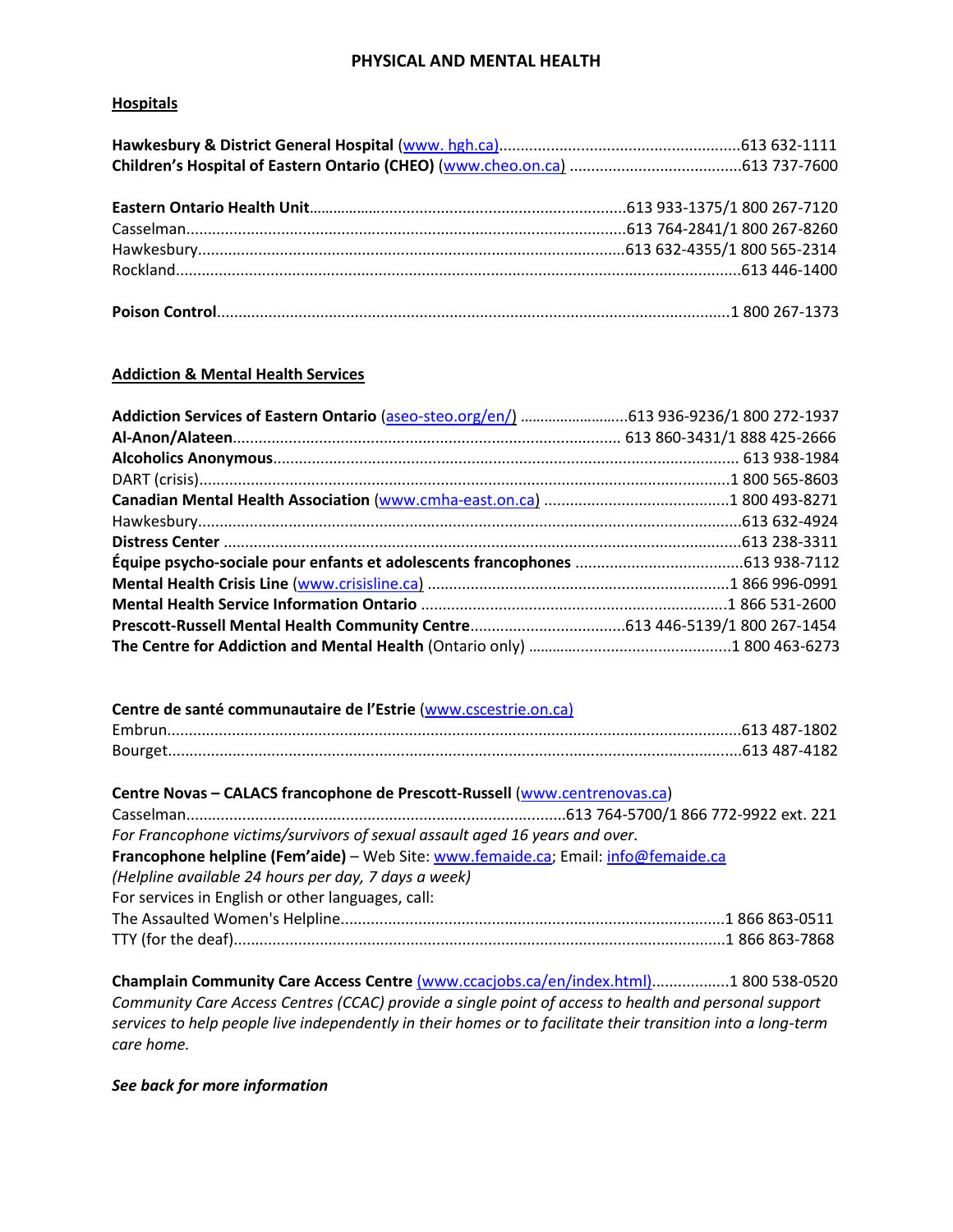### **PHYSICAL AND MENTAL HEALTH**

| Maison Interlude House (www.maisoninterludehouse.ca) |  |
|------------------------------------------------------|--|
|                                                      |  |
|                                                      |  |

**The Office of Child and Family Service Advocacy**.................................................................1 800 263-2841 *The Office of Child and Family Service Advocacy listens, problem solves, mediates complaints, negotiates with service providers or government officials, networks with the community, and intercedes on behalf of children, youth or young adults when they cannot speak for themselves.* 

**Valoris for Children and Adults of Prescott-Russell** [\(www.valorispr.ca\)](http://www.valorispr.ca/) ….. 613 673-5148/1 800 675-6168 *Child-family intervention (mental health) from birth to 17 years old. This mandate is to provide quality services in mental health to children and families to enable them to smoothly integrate into society.*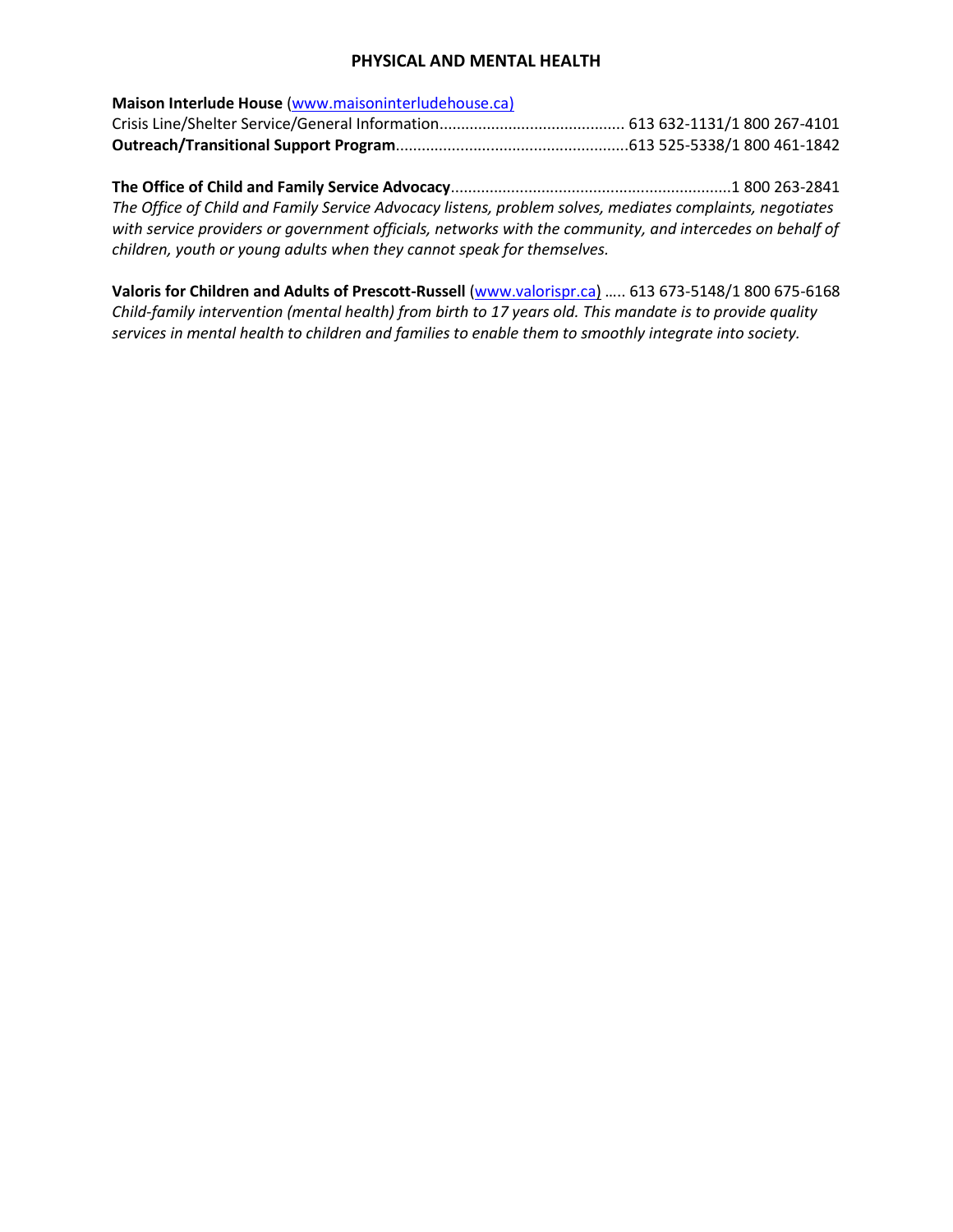### **CHILD CARE SERVICES**

| <b>Licensed Home Child Care Programs</b> |  |  |  |
|------------------------------------------|--|--|--|
| <b>Alfred</b>                            |  |  |  |
|                                          |  |  |  |
| <b>Bourget</b>                           |  |  |  |
|                                          |  |  |  |
| Casselman                                |  |  |  |
|                                          |  |  |  |
|                                          |  |  |  |
|                                          |  |  |  |
| <b>Clarence Creek</b>                    |  |  |  |
|                                          |  |  |  |
| <b>Embrun</b>                            |  |  |  |
|                                          |  |  |  |
|                                          |  |  |  |
|                                          |  |  |  |
|                                          |  |  |  |
|                                          |  |  |  |
| Hammond                                  |  |  |  |
|                                          |  |  |  |
| Hawkesbury                               |  |  |  |
|                                          |  |  |  |
|                                          |  |  |  |
|                                          |  |  |  |
| <b>Limoges</b>                           |  |  |  |
|                                          |  |  |  |
|                                          |  |  |  |
| L'Orignal                                |  |  |  |
|                                          |  |  |  |
|                                          |  |  |  |
| <b>Plantagenet</b>                       |  |  |  |
|                                          |  |  |  |
| <b>Rockland</b>                          |  |  |  |
|                                          |  |  |  |
|                                          |  |  |  |
|                                          |  |  |  |
|                                          |  |  |  |
|                                          |  |  |  |
|                                          |  |  |  |

*See back for more information*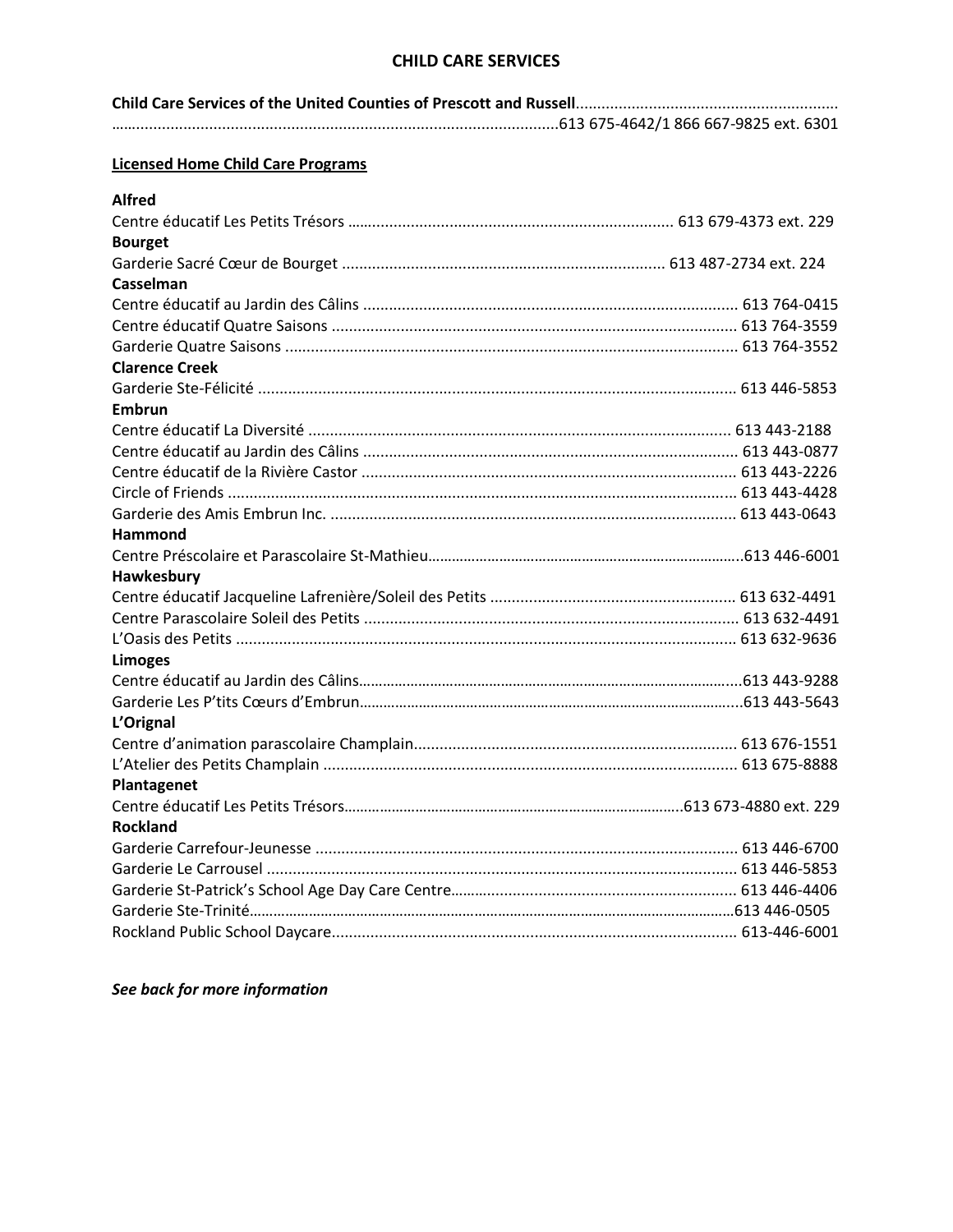# **CHILD CARE SERVICES**

#### **Russell**

| <b>St-Albert</b>     |  |
|----------------------|--|
|                      |  |
| <b>St-Isidore</b>    |  |
|                      |  |
| St-Pascal-Baylon     |  |
|                      |  |
| <b>Vankleek Hill</b> |  |
|                      |  |
|                      |  |
|                      |  |
| Wendover             |  |
|                      |  |

#### **Child Care Subsidy**

*Child Care Subsidy is a program of the United Counties of Prescott and Russell Child Care Services Division that helps families reduce their child care costs in licensed child care programs. Subsidy is administered by the United Counties of Prescott and Russell and may cover all, or part, of eligible families' child care costs. The amount of subsidy provided is determined by an income test.*

*To apply for a Child Care Subsidy, please call 613 675-4642/1 800 667-9825 ext. 6301.*

#### **Prescott and Russell Licensed Home Child Care Agency**

*The Prescott and Russell Licensed Home Child Care Agency offers a quality service that is equitable, affordable, and accessible to all the residents of the United Counties of Prescott and Russell. The supervised home child care must adhere to the standards and regulations of the Day Nurseries Act of the Ministry of Education of Ontario (EDU). We offer fulltime child care for children from 6 weeks to 10 years of age inclusively. We also offer home child care for children before and after school.*

*Additional information on Licensed Child Care programs and Child Care Subsidies in your area can be obtained by visiting the website at [www.prescott-russell.on.ca/en/social-services/child-care-services](http://www.prescott-russell.on.ca/en/social-services/child-care-services)*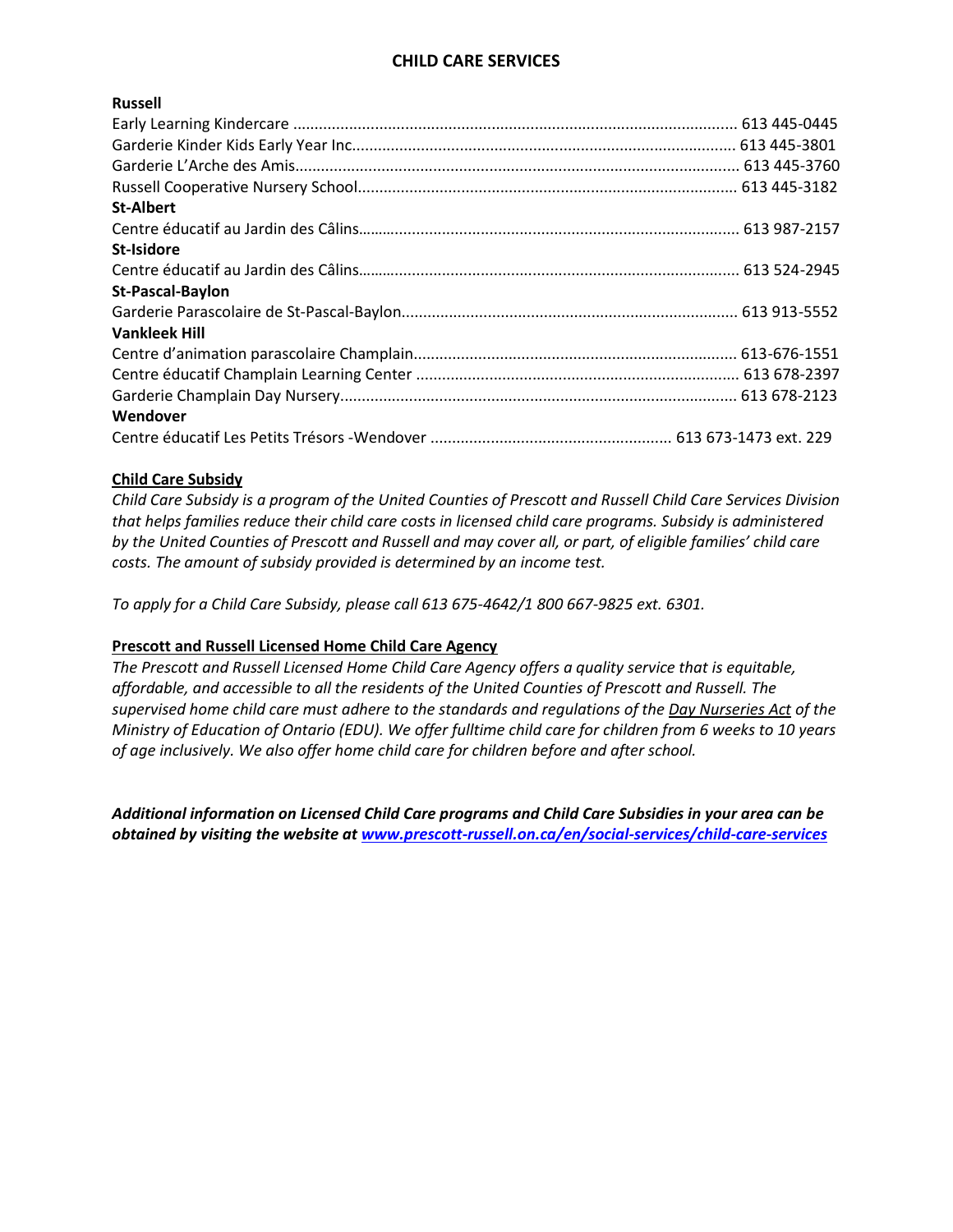# **LITERACY / LIBRARIES**

# **Libraries**

# Centre d'alphabétisation « Moi, j'apprends » du comté de Russell Inc. (www.bdaa.ca/moijapprends)

| RCAT: Referral Centre for Adult Training (www.cafa-rcat.on.ca) |  |
|----------------------------------------------------------------|--|
|                                                                |  |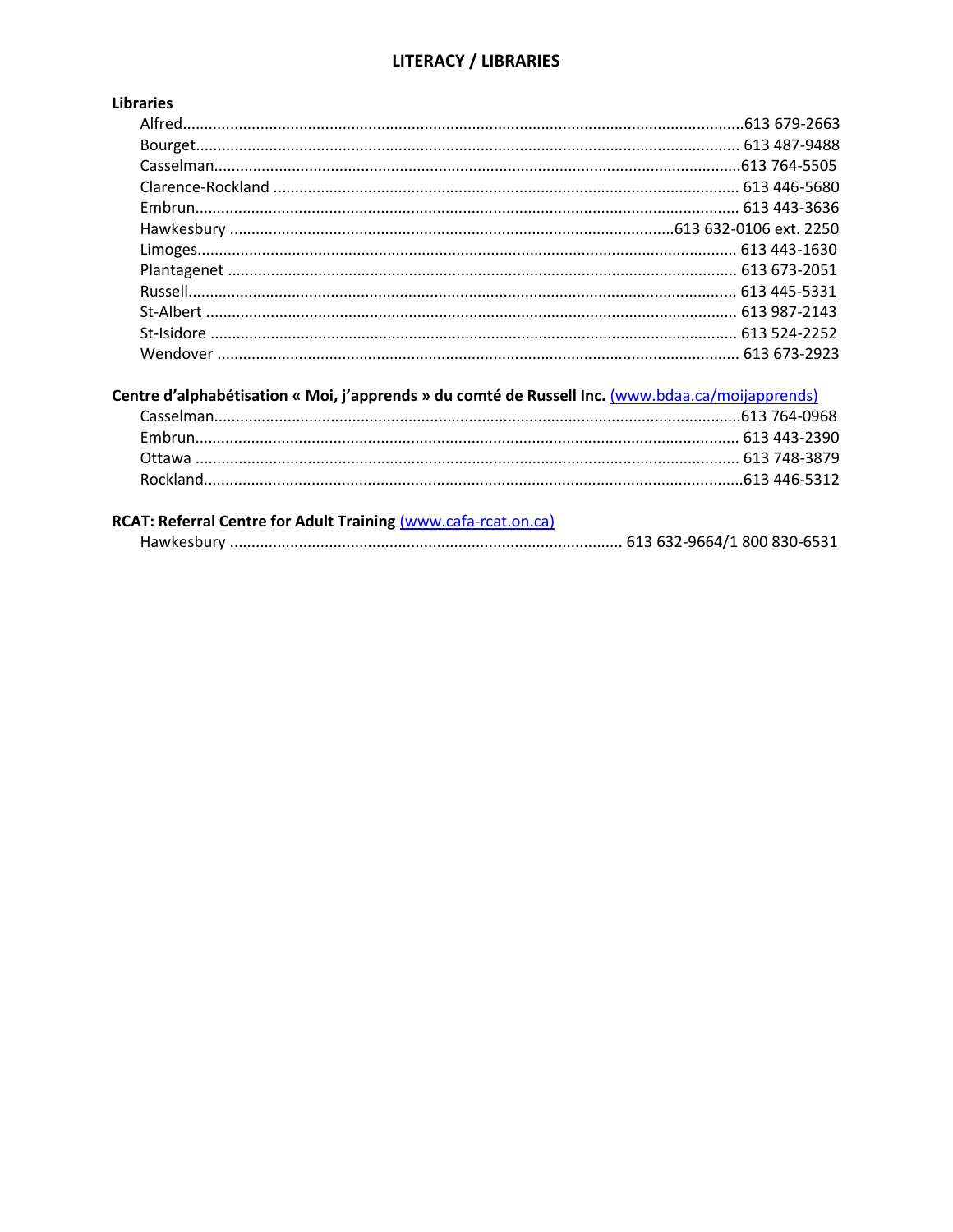## **SCHOOL BOARDS**

| <b>CONSEIL DES ÉCOLES PUBLIQUES</b>                                                  |  |
|--------------------------------------------------------------------------------------|--|
| Additional information can be obtained by visiting their website at www.cepeo.on.ca  |  |
| <b>CONSEIL SCOLAIRE DE DISTRICT CATHOLIQUE</b>                                       |  |
|                                                                                      |  |
| Additional information can be obtained by visiting their website at www.csdceo.ca    |  |
| <b>CATHOLIC DISTRICT SCHOOL BOARD OF EASTERN</b>                                     |  |
|                                                                                      |  |
| Additional information can be obtained by visiting their website at www.cdsbeo.on.ca |  |
| UPPER CANADA DISTRICT SCHOOL BOARD                                                   |  |
|                                                                                      |  |

*Additional information can be obtained by visiting their website at www.ucdsb.on.ca*